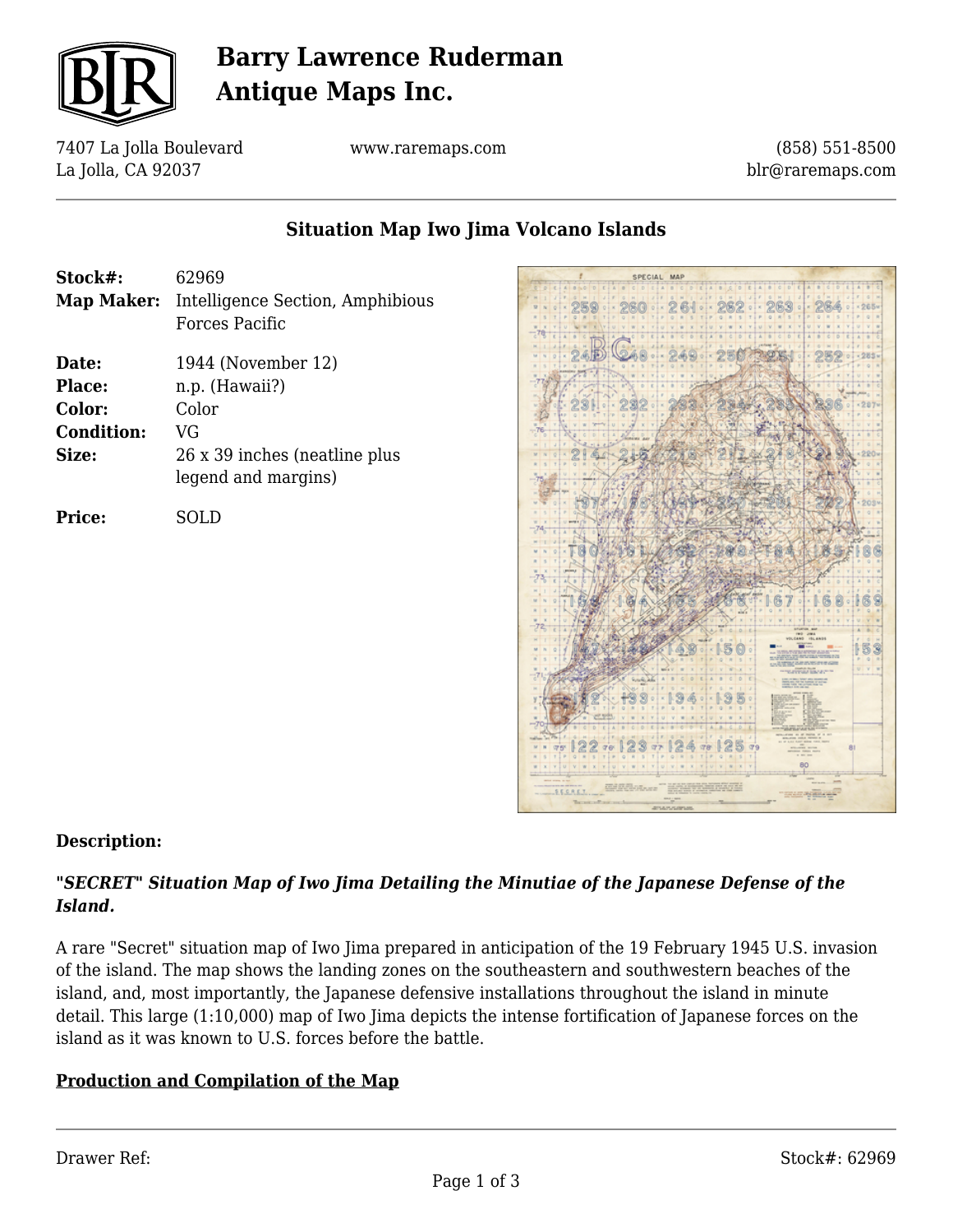

# **Barry Lawrence Ruderman Antique Maps Inc.**

7407 La Jolla Boulevard La Jolla, CA 92037

www.raremaps.com

(858) 551-8500 blr@raremaps.com

## **Situation Map Iwo Jima Volcano Islands**

The map was compiled by the Intelligence Section, Amphibious Forces Pacific, which was in the overarching body in charge of supplying the U.S. forces in the Pacific with mapping and information. The installation information was overlayed by the Fleet Marine Force, Pacific, and IS, AFP, according to the aerial photos taken as of the 15th of October, four months before the invasion. The map was published on the 12th of November, three months before the invasion. This example bears the blue ink stamp of the 64th Eng. Top. Bn. USAFCPBC Map Reproduction Plant, and is numbered 1054, 1944. The elevation contours were determined by the 1633rd Engr. Photomapping Platoon in September of 1944. To determine the elevations they used multiplex aero-projectors from single-lens aerial photographs. The map further credits U.S. Navy reconnaissance sorties of 19 August and 1 September 1944.

The map cautions:

*This map has been compiled from aerial photographs without advantage of ground control or reconnaissance; therefore azimuth and scale are not accurately determined. They are represented as accurately as possible from available sources of information. Corrections and other comments should be forwarded to CINPAC-CINCPOA, P.H.*

#### **Rarity**

No copies located in OCLC. These 1:10,000 situation maps were commonly used before the battle for planning and during the battle for tracking the progress of U.S. forces and making updates about remaining Japanese resistance, as with **[this copy](https://artsandculture.google.com/asset/situation-map-iwo-jima-volcano-islands/NgFK09CCm2q-uQ)** at the MFA Houston.

#### **Appendix: Defensive Installations**

The Defense Symbol Key elaborates an impressive number of defensive installations.

- Coastal Defense Gun
- Dual Mount Dual Purpose Gun
- Dual Purpose Gun Position (Empty)
- Single Mount Heavy AA
- Automatic AA
- Covered Artillery Emplacement
- Range Finder
- Unidentified Installation
- $\cdot$  R.D.F.
- Rifle Pit or Fox Hole
- Mast or Tower